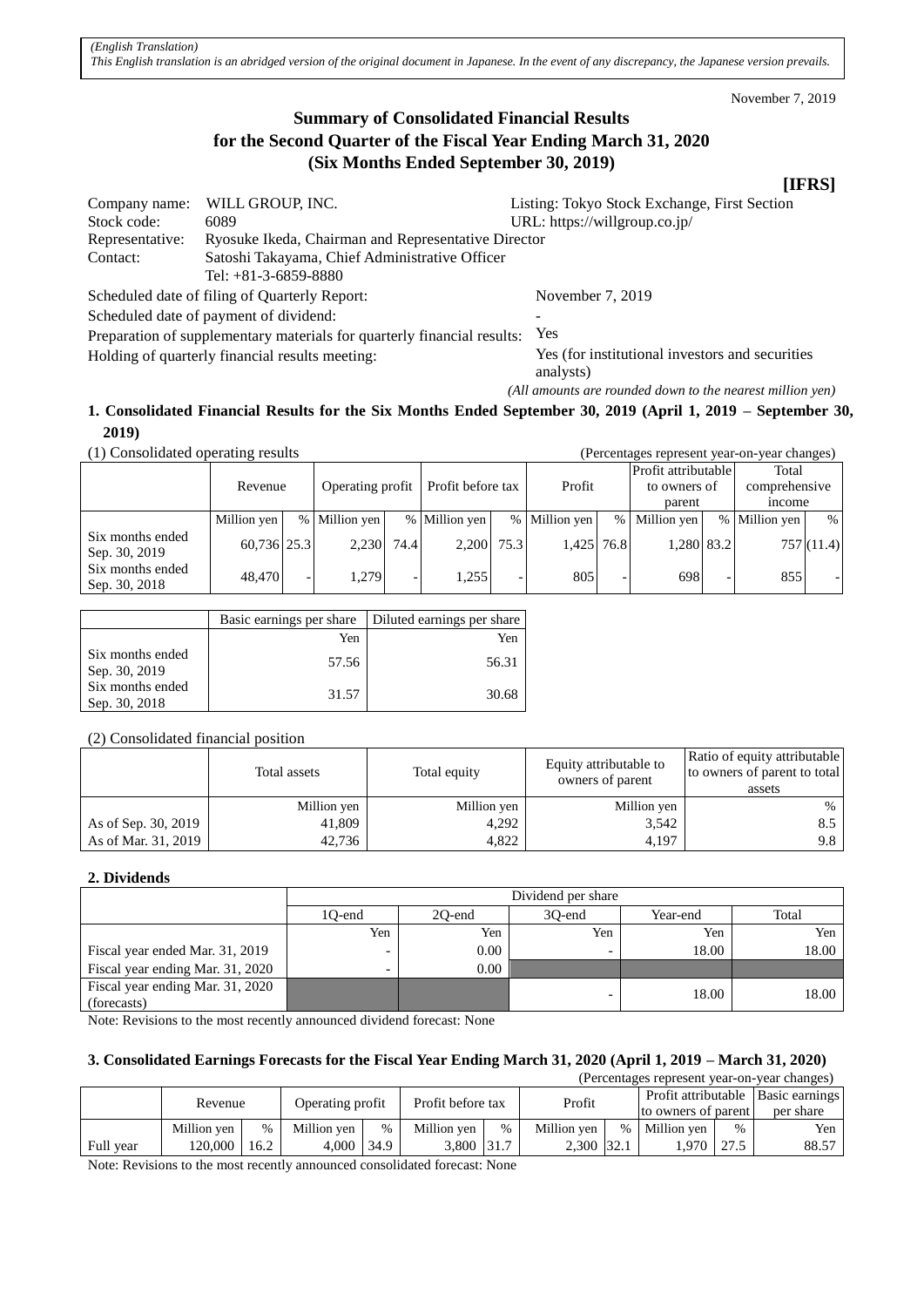**\* Notes**

(1) Changes in significant subsidiaries during the period (changes in scope of consolidation): None

| Newly added: -       | Name: -                                                                          | Excluded: -       | Name: -              |                   |
|----------------------|----------------------------------------------------------------------------------|-------------------|----------------------|-------------------|
|                      | (2) Changes in accounting policies and accounting-based estimates                |                   |                      |                   |
|                      | 1) Changes in accounting policies required by IFRS: None                         |                   |                      |                   |
|                      | 2) Changes in accounting policies other than 1) above: None                      |                   |                      |                   |
|                      | 3) Changes in accounting-based estimates: None                                   |                   |                      |                   |
|                      |                                                                                  |                   |                      |                   |
|                      | (3) Number of outstanding shares (common stock)                                  |                   |                      |                   |
|                      | 1) Number of shares outstanding at the end of period (including treasury shares) |                   |                      |                   |
| As of Sep. 30, 2019: |                                                                                  | 22,256,000 shares | As of Mar. 31, 2019: | 22,242,400 shares |
|                      | 2) Number of treasury shares at the end of period                                |                   |                      |                   |
| As of Sep. 30, 2019: |                                                                                  | $9,703$ shares    | As of Mar. 31, 2019: | $6,303$ shares    |
|                      | 3) Average number of shares outstanding during the period                        |                   |                      |                   |

Six months ended Sep. 30, 2019: 22,243,439 shares Six months ended Sep. 30, 2018: 22,134,046 shares

\* This quarterly financial report is not subject to quarterly review by certified public accountants or auditing firms.

\* Explanation of appropriate use of earnings forecasts and other special items

Forecasts of future performance in this report are based on assumptions judged to be valid and information available to the Company's management at the time the materials were prepared, but are not promises by the Company regarding future performance. Actual results may differ significantly from these forecasts for a number of reasons. Please refer to "1. Qualitative Information on Quarterly Consolidated Financial Performance, (3) Explanation of Consolidated Forecast and Other Forward-looking Statements" on page 5 for forecast assumptions and notes of caution for usage.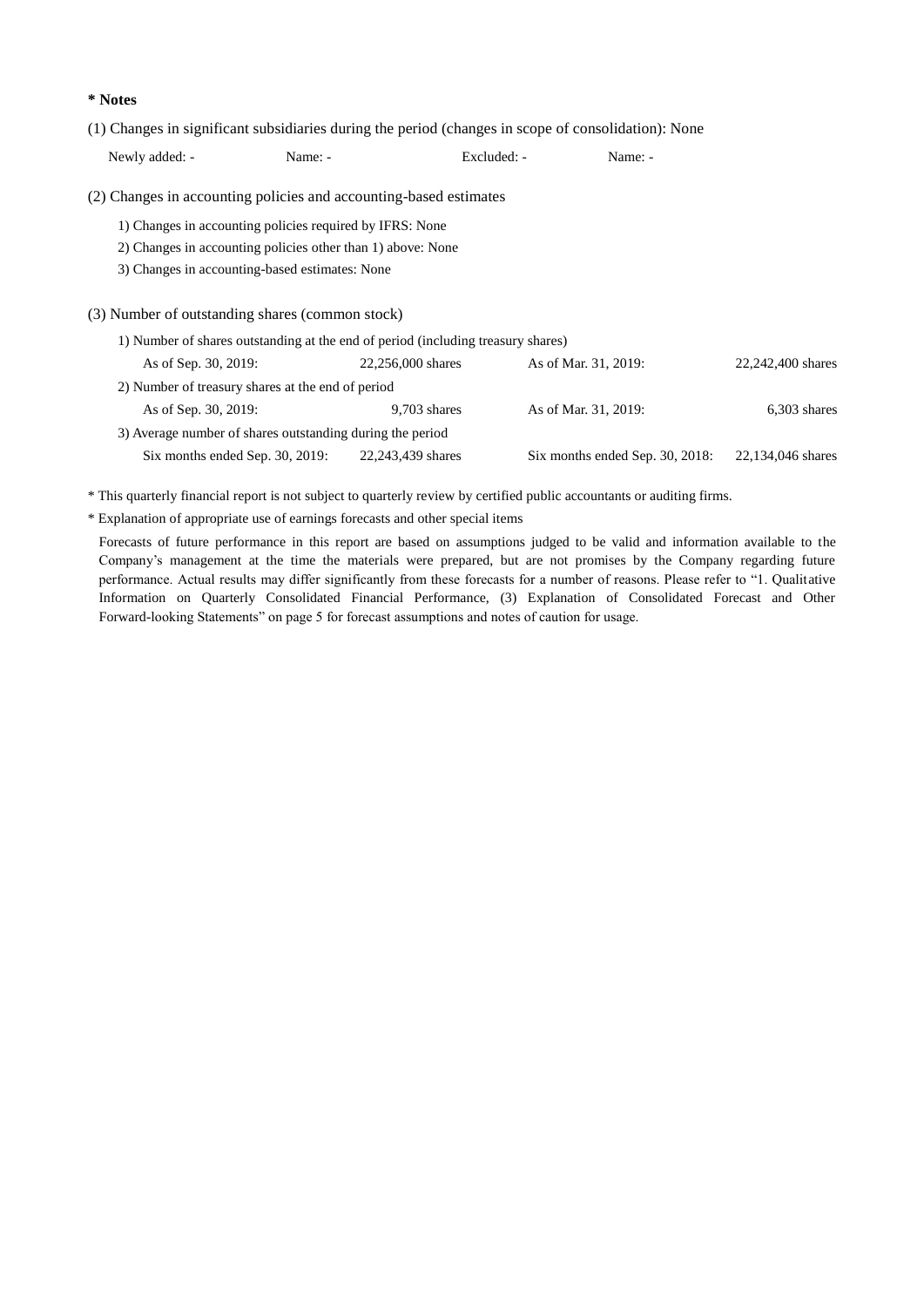## Contents of Attachments

| 1. Qualitative Information on Quarterly Consolidated Financial Performance                 | $\overline{2}$ |
|--------------------------------------------------------------------------------------------|----------------|
| (1) Explanation of Results of Operations                                                   | 2              |
| (2) Explanation of Financial Position                                                      | $\overline{4}$ |
| (3) Explanation of Consolidated Forecast and Other Forward-looking Statements              | 5              |
| 2. Condensed Quarterly Consolidated Financial Statements and Notes                         | 6              |
| (1) Condensed Quarterly Consolidated Statement of Financial Position                       | 6              |
| (2) Condensed Quarterly Consolidated Statements of Profit or Loss and Comprehensive Income | 8              |
| Condensed Quarterly Consolidated Statement of Profit or Loss                               | 8              |
| For the Six-month Period                                                                   |                |
| Condensed Quarterly Consolidated Statement of Comprehensive Income                         | 9              |
| For the Six-month Period                                                                   |                |
| (3) Condensed Quarterly Consolidated Statement of Changes in Equity                        | 10             |
| (4) Condensed Quarterly Consolidated Statement of Cash Flows                               | 11             |
| (5) Notes to Condensed Quarterly Consolidated Financial Statements                         | 12             |
| Going Concern Assumption                                                                   | 12             |
| Segment and Other Information                                                              | 12             |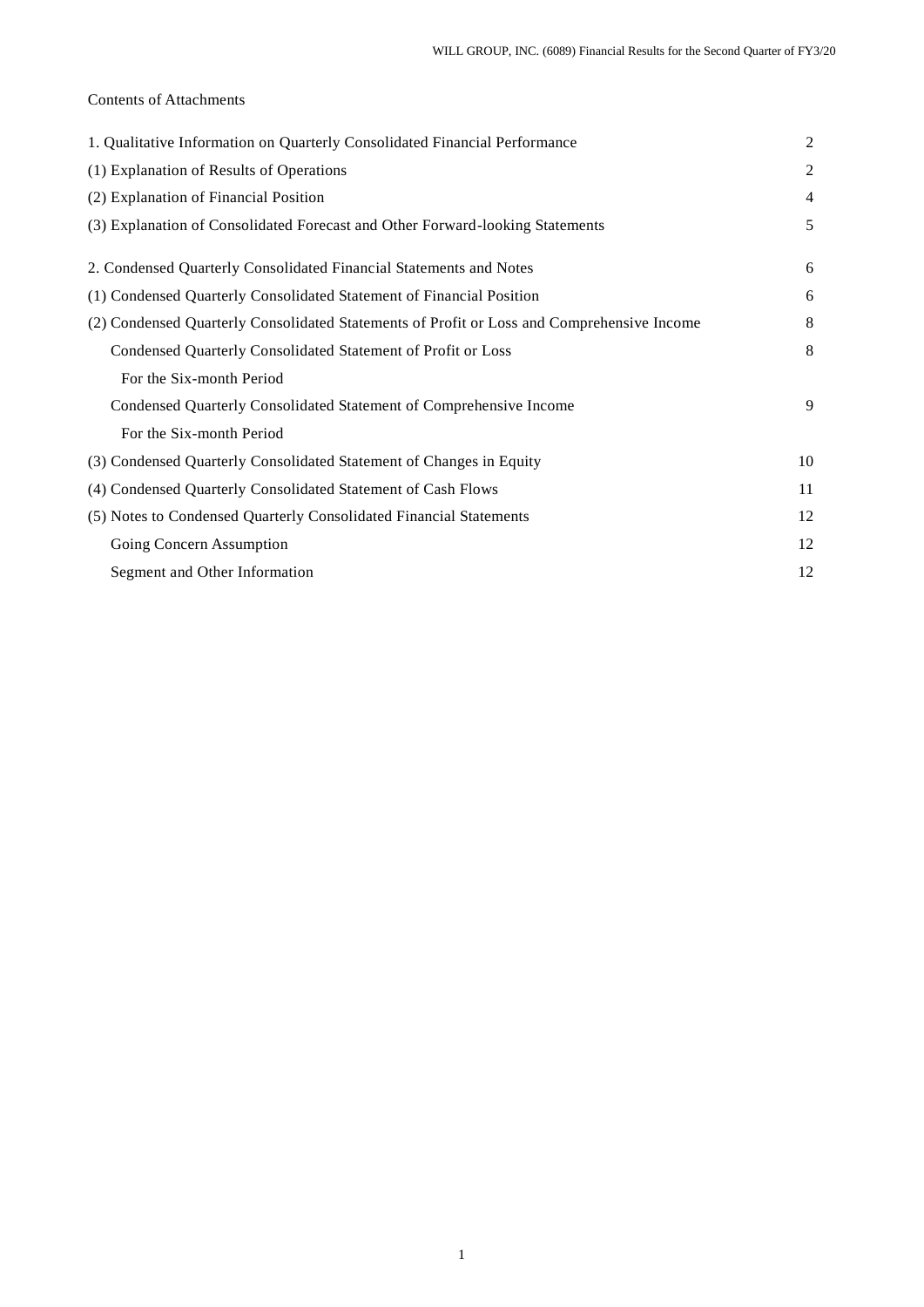#### **1. Qualitative Information on Quarterly Consolidated Financial Performance**

### **(1) Explanation of Results of Operations**

In the first half of the fiscal year ending March 31, 2020 (the "period under review"), the Japanese economy remained on a moderate recovery track, backed mainly by continued improvement in the labor market and personal income. Nevertheless, its outlook is still unclear due to uncertainties in the international economy over issues such as the U.S.-China trade tensions and the UK's withdrawal from the European Union (EU) (Brexit). The human resources service market in Japan, however, continued to grow, with a job openings-to-applicants ratio as high as 1.6, driven by strong demand on the back of persistent labor shortage, the enactment of working style reforms and other supportive factors.

The Company and its subsidiaries (the "Group") are guided by the mission of serving as an agent of change to bring about positive changes to both individuals and organizations. By upgrading specialized skills in all our businesses, we have sought to improve customer satisfaction and further differentiate our services. One goal is to raise our in-store share, which is our temporary staffing and consignment workers as a percentage of all these workers at a client company. In addition, the Company converted u&u Holdings Pty Ltd, a company providing temporary staffing and permanent placement services mainly to government agencies and major corporations in Australia, and other two companies into consolidated subsidiaries in April 2019. Furthermore, to enhance brand recognition of the Group as a whole and its service delivery capability as well, we consolidated the service brands of major subsidiaries in Japan into "WILLOF" in October 2019.

As a result, for the period under review, the Company reported consolidated revenue of 60,736 million yen (up 25.3% year on year), operating profit of 2,230 million yen (up 74.4%), profit before tax of 2,200 million yen (up 75.3%), profit of 1,425 million yen (up 76.8%) and profit attributable to owners of parent of 1,280 million yen (up 83.2%). EBITDA (operating profit + depreciation and amortization) was 3,088 million yen (up 54.4%).

Results by operating segment were as follows.

#### Sales Outsourcing Business

The store sales and other personnel staffing service business continued to enjoy solid demand for sales personnel, and thus, concentrated on raising its in-store share with existing client companies and expanding consignment service. While the business environment for the core telecommunications sector remained challenging due primarily to the effect of a reduction in monthly communication charges and decreased domestic shipment of smartphones, we strove to increase the proportion of full-time regular employees working on-site and to improve the margin of the consignment service. We also sought to expand business outside the telecommunications sector mainly through efforts to win more orders for temporary staffing service from the apparel industry, expand the consignment service, and undertake sales and marketing for settlement services on behalf of customers. The sales promotion service also enjoyed increased orders for retail support and marketing campaigns from major IT companies and orders for private seminars and exhibitions from other companies backed by growing momentum among client companies for a full-fledged transition to "Windows10" ahead of planned termination of support services for "Windows7."

For the period under review, earnings for this business segment increased year on year mainly due to the improved gross margin, which was realized through reduction of outsourcing expenses, despite a decrease in incentive income from the telecommunications sector.

As a result, the segment recorded revenue of 11,778 million yen (up 9.0% year on year) and segment profit of 900 million yen (up 41.2%).

#### Call Center Outsourcing Business

The call center and office personnel staffing service business enjoyed increasing demand for outsourcing services from companies that are short of human resources and thus are in need of enhancing their operational efficiency. While the competition for recruiting employees has been increasingly fierce, we focused especially on increasing orders from financial institutions and orders for in-house projects that are more profitable, to expand the target markets for its service and ultimately improve its gross profit margin.

For the period under review, earnings for this business segment increased, driven by the improved gross margin,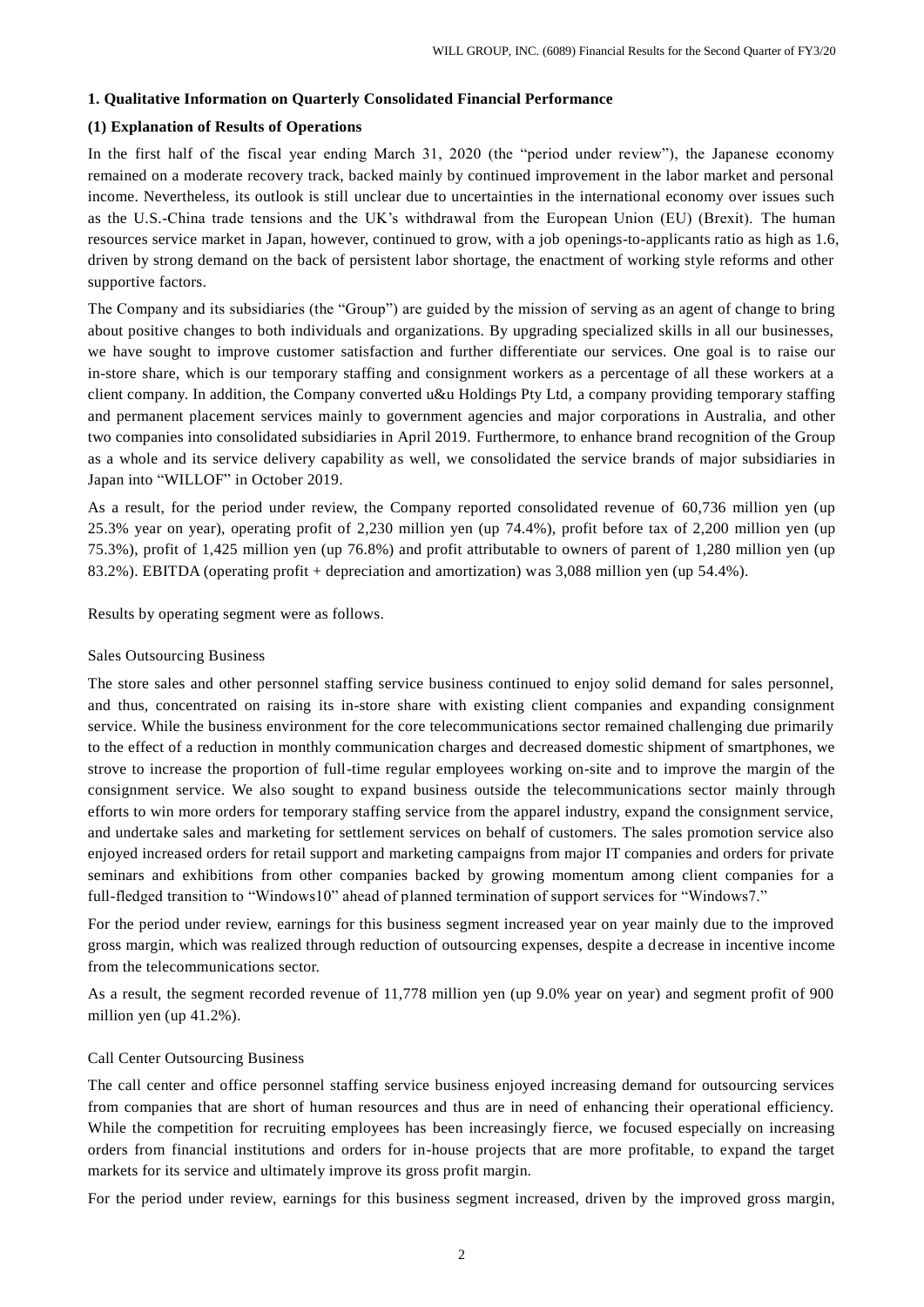which was realized with a higher proportion of financial institutions and in-house projects in all orders; and a reduction in sales, general and administrative expenses, which was realized through improved productivity.

As a result, the segment recorded revenue of 8,013 million yen (up 3.2% year on year) and segment profit of 501 million yen (up 76.8%).

#### Factory Outsourcing Business

The manufacturing and other personnel staffing service business benefited from solid demand for prepared food items and for desserts and bento lunch boxes sold at convenience stores despite an adverse effect of production adjustments by some client companies in sectors other than the food-related sectors. In this business segment, on the back of such solid demand, we focused on increasing business with customers, especially food manufacturers; and expanding into new domains other than the food sector, such as the cosmetics sec tor. On the recruitment side, we continued to strengthen the recruitment of foreign workers and sought to improve their retention rate by increasing the number of foreign staff working as field supporters (full-time regular employees working on-site).

While there were up-front expenses for the expansion of operations to more areas of Japan in the same period of the previous fiscal year, the segment's profit increased driven by improved margins coupled with successful expansion of customer base in new locations, revisions to contract terms with existing customers, and improved gross profit margin through expansion of orders for consignment services.

As a result, the segment recorded revenue of 11,878 million yen (up 21.0% year on year) and segment profit of 659 million yen (up 55.3%).

#### Care Support Business

In the nursing care personnel staffing service business, which had almost completed the expansion of its branch network in the previous fiscal year, we focused on turning the business profitable through efforts to enhance the temporary staffing and permanent placement of caregivers, leveraging our nationwide network, and to support the recruitment of interns for companies interested in hiring foreign nursing care staff.

For the period under review, earnings for this business segment increased, backed by revisions to contract terms with existing customers; improved gross profit margin, realized through increased sales from permanent placement services; and an increase in the number of locations that have continued to operate for more than three years, a benchmark to measure whether the business is able to earn meaningful profits in the years ahead.

As a result, the segment recorded revenue of 5,341 million yen (up 22.7% year on year) and segment profit of 139 million yen (up 386.1%).

#### Overseas Human Resources Business

In the Overseas Human Resources Business, which has an operating presence in the ASEAN and Oceania regions, the consolidated subsidiaries in Singapore and Australia performed strongly. In addition, Quay Appointments Pty Ltd and two other companies, which became consolidated subsidiaries in September 2018; The Chapman Consulting Group Pte. Ltd. and six other companies, which became consolidated subsidiaries in January 2019; and u&u Holdings Pty Ltd and two other companies, which became consolidated subsidiaries in April 2019, contributed to the segment's earnings.

For the period under review, earnings for this business segment decreased on the back of higher management costs for the intermediary holding company due to an increase in the number of overseas subsidiaries and a decrease in sales from permanent placement services of existing consolidated subsidiaries, despite contribution to earnings of newly consolidated subsidiaries.

As a result, the segment recorded revenue of 18,374 million yen (up 51.9% year on year) and segment profit of 433 million yen (down 8.5%).

#### HR Support Business for Startups

For the HR support services for venture firms that belong to growth industries, the market has gained momentum, helped by government-backed support initiatives like "J-Startup" and increasing equity investments by venture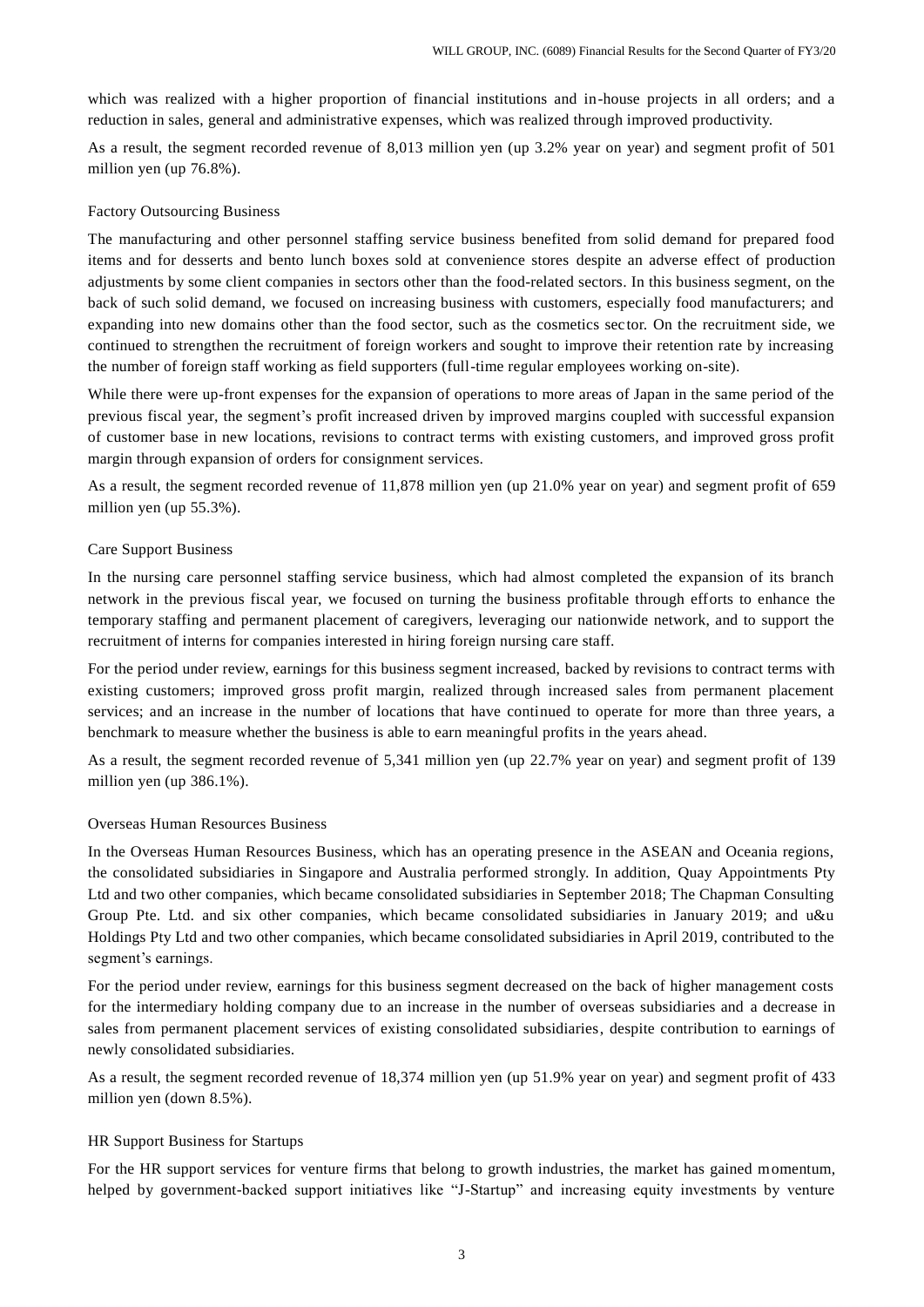capitals. In the internet industry where many of our client companies belong, with the advent of diverse services related to AI and IoT, the demand for human resources is on the rise. In fact, the business received strong orders for its human resource services during the period under review. We also started the data linkage between "STARTUP DB," an information platform that integrates a database of startups, and "Crunchbase," the world's largest database of startups in the U.S., to evolve these databases into an information platform spanning growth companies both in Japan and abroad.

For the period under review, earnings for this business segment increased, on the back of improved productivity coupled with expansion and diversification of its business domains.

As a result, the segment recorded revenue of 594 million yen (up 10.7% year on year) and segment profit of 159 million yen (up 18.4%).

#### **Others**

Temporary staffing for assistant language teachers (ALT) and temporary and permanent placement services for nursery school personnel grew steadily. In addition, WILLOF CONSTRUCTION, Inc., providing temporary and permanent placement services for construction management engineers and converted into a consolidated subsidiary in June 2018, has contributed to earnings since the beginning of the current fiscal year. Also, to pre-empt a further increase in the number of foreign workers ongoing forward, we have launched an initiative to offer services to support their living, such as housing arrangements.

For the period under review, earnings for this business segment decreased on the back of recognition of loss on withdrawal from loss-making businesses and upfront investments in the HRTech field, despite expansion of the existing businesses.

As a result, the segment recorded revenue of 4,754 million yen (up 38.5% year on year) and segment loss of 88 million yen (compared with segment profit of 28 million yen a year earlier).

#### **(2) Explanation of Financial Position**

1) Assets, liabilities and equity

Assets

Current assets at the end of the period under review amounted to 20,316 million yen, down 2,219 million yen from the end of the previous fiscal year. This is primarily due to a decrease in cash and cash equivalents of 2,684 million yen, which was partially offset by an increase in trade and other receivables of 369 million yen.

Non-current assets amounted to 21,492 million yen at the end of the period under review, up 1,292 million yen from the end of the previous fiscal year. This is primarily due to increases in goodwill of 1,190 million yen resulting from acquiring shares of u&u Holdings Pty Ltd and other two companies, and other financial assets of 263 million yen, which were partially offset by a decrease in other intangible assets of 157 million yen.

As a result, total assets decreased 927 million yen from the end of the previous fiscal year to 41,809 million yen.

#### Liabilities

Current liabilities at the end of the period under review amounted to 19,915 million yen, down 1,166 million yen from the end of the previous fiscal year. This is primarily due to decreases in trade and other payables of 726 million yen, borrowings of 596 million yen, and deposits received of 381 million yen included in other current liabilities, which were partially offset by increases in other financial liabilities of 628 million yen and income taxes payable of 226 million yen.

Non-current liabilities amounted to 17,601 million yen at the end of the period under review, up 769 million yen from the end of the previous fiscal year. This is primarily due to increases in borrowings of 688 million yen and other financial liabilities of 420 million yen, which were partially offset by decreases in other non-current liabilities of 181 million yen and deferred tax liabilities of 157 million yen.

As a result, total liabilities decreased 396 million yen from the end of the previous fiscal year to 37,517 million yen.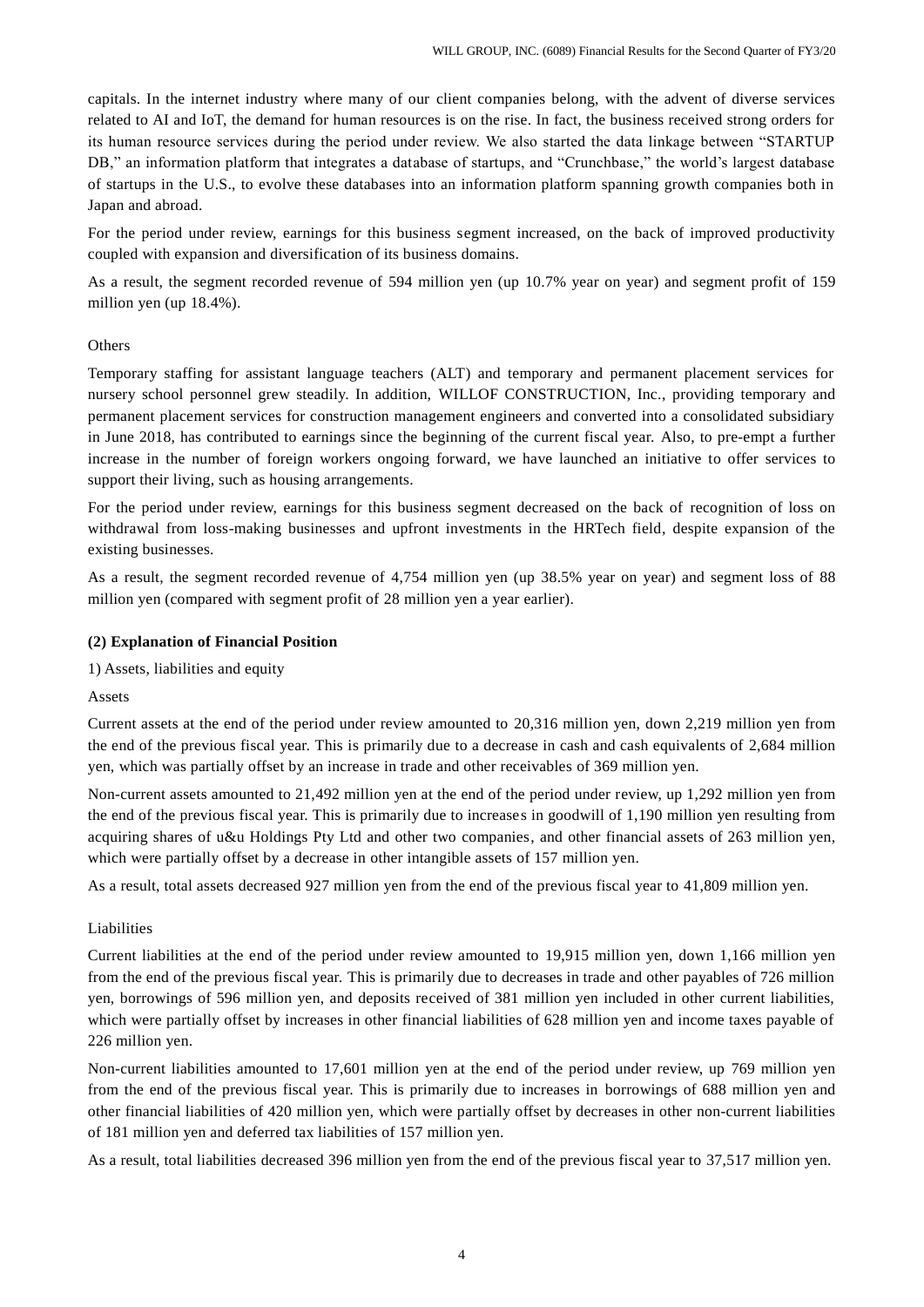### **Equity**

Total equity at the end of the period under review amounted to 4,292 million yen, down 530 million yen from the end of the previous fiscal year. This is primarily due to decreases in capital surplus of 887 million yen resulting primarily from granting written put options to non-controlling shareholders and exchange differences on translation of foreign operations of 695 million yen included in other components of equity, which were partially offset by an increase in retained earnings of 880 million yen.

As a result, the ratio of equity attributable to owners of parent to total assets declined from 9.8% at the end of the previous fiscal year to 8.5%.

It is noted that the adjusted ratio of equity attributable to owners of parent to total assets, net of effect of unrealized written put options increased from 16.0% at the end of the previous fiscal year to 17.2%.

#### 2) Cash Flows

Cash and cash equivalents ("net cash") at the end of the period under review amounted to 4,177 million yen, down 2,684 million yen from the end of the previous fiscal year. The status of each component of cash flows for the period under review and factors of changes therein are as follows.

### Cash flows from operating activities

Net cash provided by operating activities was 1,394 million yen, compared with 803 million yen provided in the same period a year earlier. This is primarily due to profit before tax of 2,200 million yen and depreciation and amortization of 857 million yen, which were partially offset by income taxes paid of 967 million yen and a decrease in trade payables of 783 million yen.

#### Cash flows from investing activities

Net cash used in investing activities was 2,625 million yen, compared with 3,293 million yen used in the same period a year earlier. This is primarily due to purchase of investments in subsidiaries resulting in change in scope of consolidation of 2,065 million yen; and purchase of property, plant and equipment and intangible assets of 315 million yen.

#### Cash flows from financing activities

Net cash used in financing activities was 1,215 million yen, compared with 576 million yen provided in the same period a year earlier. This is primarily due to repayments of long-term borrowings of 1,979 million yen, net decrease in short-term borrowings of 1,327 million yen, repayments of lease obligations of 516 million yen, and cash dividends paid of 400 million yen, which were partially offset by proceeds from long-term borrowings of 3,251 million yen.

#### **(3) Explanation of Consolidated Forecast and Other Forward-looking Statements**

There are no revisions to the consolidated earnings forecast for the fiscal year ending March 31, 2020, which was announced on May 13, 2019.

Forecasts are based on information currently available to the Company. Actual performance may differ from these forecasts for a number of reasons.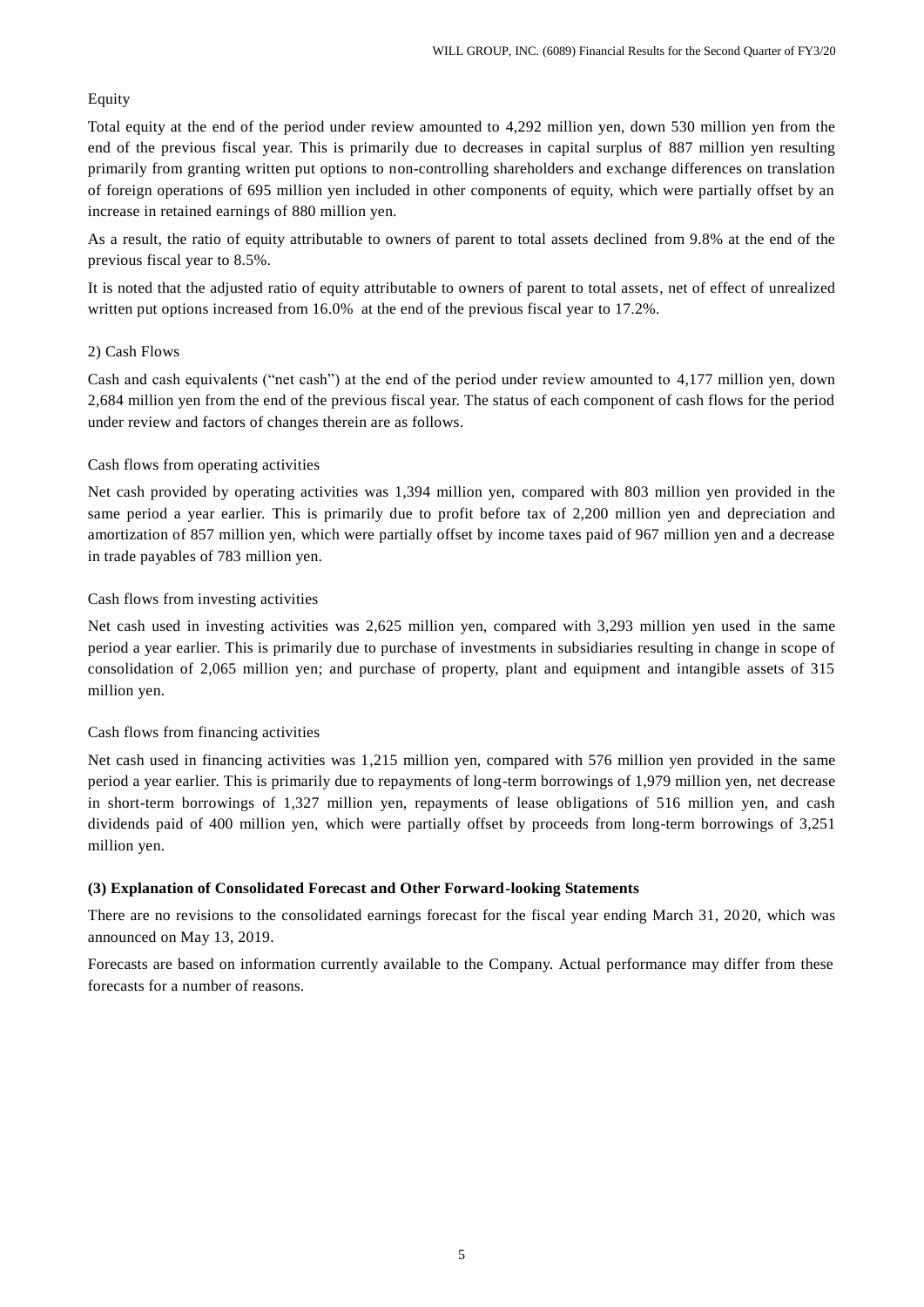### **2. Condensed Quarterly Consolidated Financial Statements and Notes**

# (Millions of yen) FY3/19 (As of Mar. 31, 2019) Second quarter of FY3/20 (As of Sep. 30, 2019) Assets Current assets Cash and cash equivalents  $6,862$   $4,177$ Trade and other receivables 15,222 15,222 Other financial assets 161 Other current assets 677 and 1555 755 Total current assets 20,316 Non-current assets Property, plant and equipment 1,420 1,371 Right-of-use assets  $6,156$  6,156 Goodwill  $5,747$  6,937 Other intangible assets 3,427 3,427 Other financial assets 1,222 Deferred tax assets  $1,495$ Other non-current assets 1,051 1,038 Total non-current assets 20,200 21,492 Total assets  $42,736$   $41,809$

## **(1) Condensed Quarterly Consolidated Statement of Financial Position**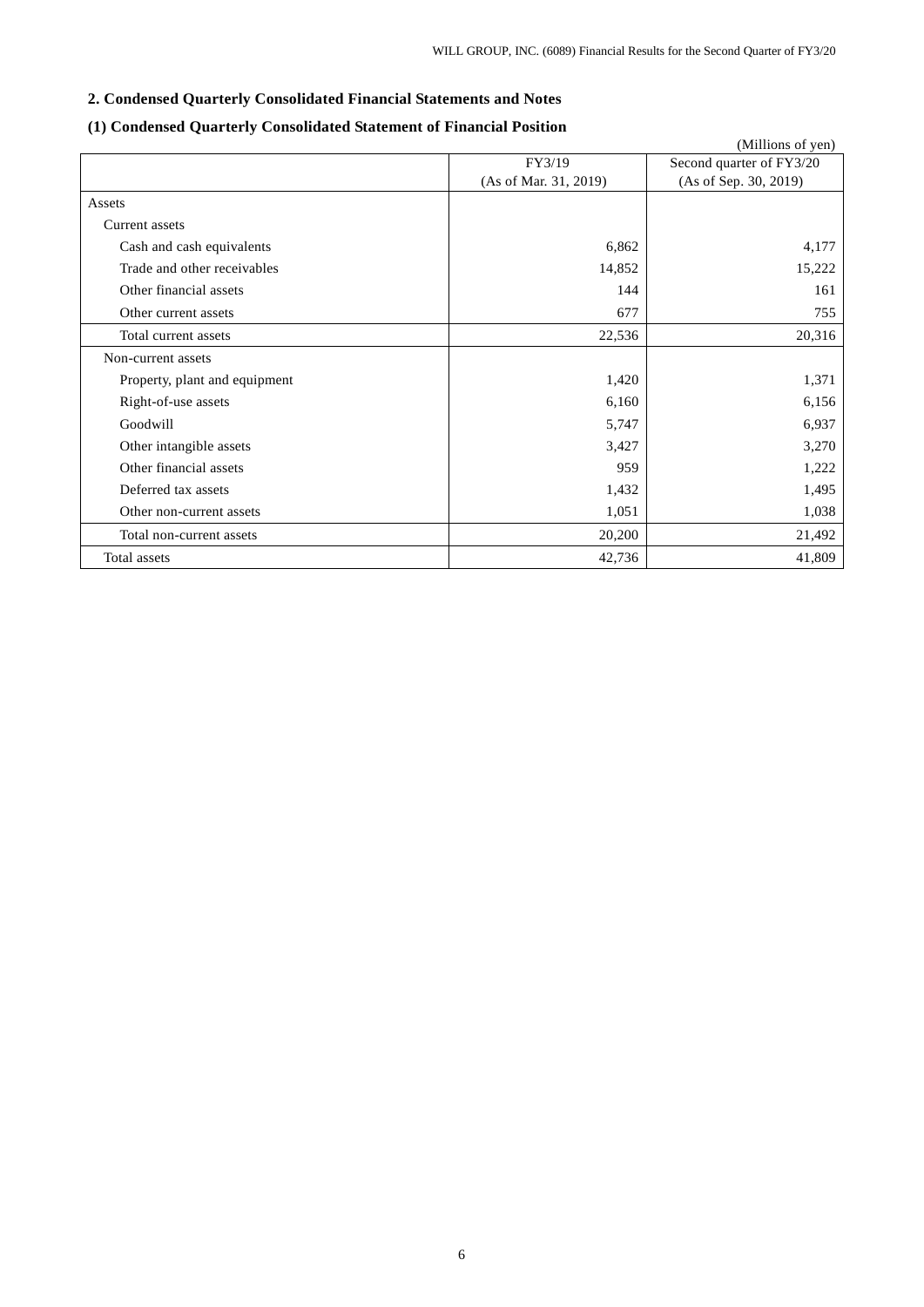|                                               |                       | (Millions of yen)        |
|-----------------------------------------------|-----------------------|--------------------------|
|                                               | FY3/19                | Second quarter of FY3/20 |
|                                               | (As of Mar. 31, 2019) | (As of Sep. 30, 2019)    |
| Liabilities                                   |                       |                          |
| <b>Current liabilities</b>                    |                       |                          |
| Trade and other payables                      | 12,872                | 12,146                   |
| Borrowings                                    | 3,924                 | 3,328                    |
| Other financial liabilities                   | 941                   | 1,569                    |
| Income taxes payable                          | 639                   | 866                      |
| Other current liabilities                     | 2,704                 | 2,006                    |
| Total current liabilities                     | 21,081                | 19,915                   |
| Non-current liabilities                       |                       |                          |
| Borrowings                                    | 7,529                 | 8,217                    |
| Other financial liabilities                   | 8,169                 | 8,589                    |
| Deferred tax liabilities                      | 775                   | 618                      |
| Other non-current liabilities                 | 357                   | 176                      |
| Total non-current liabilities                 | 16,831                | 17,601                   |
| <b>Total liabilities</b>                      | 37,913                | 37,517                   |
| Equity                                        |                       |                          |
| Share capital                                 | 2,017                 | 2,020                    |
| Capital surplus                               | (1,733)               | (2,620)                  |
| Treasury shares                               | (2)                   | (6)                      |
| Other components of equity                    | (612)                 | (1,259)                  |
| Retained earnings                             | 4,528                 | 5,409                    |
| Total equity attributable to owners of parent | 4,197                 | 3,542                    |
| Non-controlling interests                     | 625                   | 749                      |
| Total equity                                  | 4,822                 | 4,292                    |
| Total liabilities and equity                  | 42,736                | 41,809                   |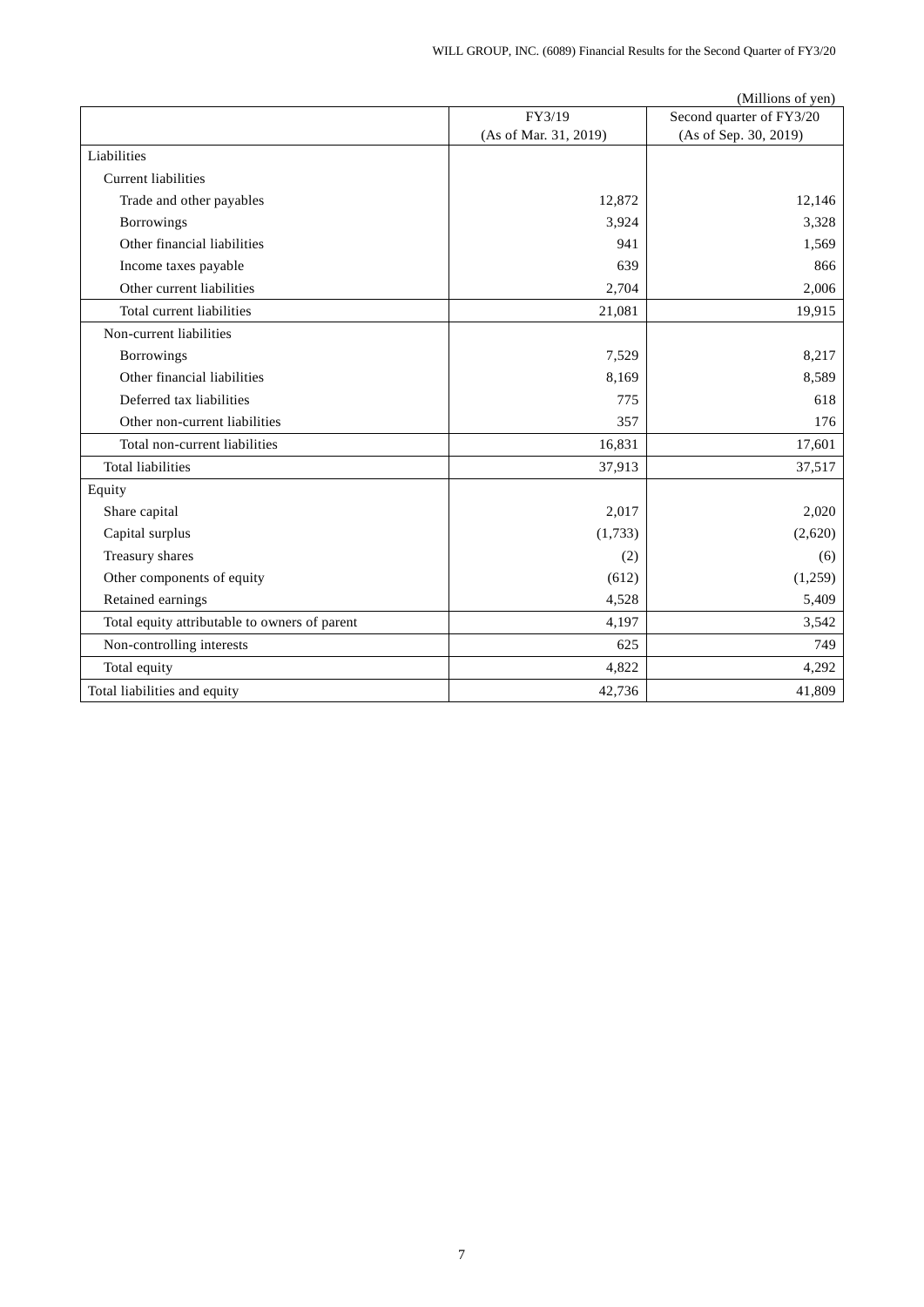# **(2) Condensed Quarterly Consolidated Statements of Profit or Loss and Comprehensive Income**

# **Condensed Quarterly Consolidated Statement of Profit or Loss**

**(For the Six-month Period)**

|                                              |                                  | (Millions of yen)                |
|----------------------------------------------|----------------------------------|----------------------------------|
|                                              | First six months of FY3/19       | First six months of FY3/20       |
|                                              | $(Apr. 1, 2018 - Sep. 30, 2018)$ | $(Apr. 1, 2019 - Sep. 30, 2019)$ |
| Revenue                                      | 48,470                           | 60,736                           |
| Cost of sales                                | 38,688                           | 48,023                           |
| Gross profit                                 | 9,782                            | 12,712                           |
| Selling, general and administrative expenses | 8,534                            | 10,540                           |
| Other income                                 | 35                               | 69                               |
| Other expenses                               | 4                                | 10                               |
| Operating profit                             | 1,279                            | 2,230                            |
| Finance income                               | 26                               | 29                               |
| Finance costs                                | 50                               | 59                               |
| Profit before tax                            | 1,255                            | 2,200                            |
| Income tax expense                           | 449                              | 775                              |
| Profit                                       | 805                              | 1,425                            |
| Profit attributable to                       |                                  |                                  |
| Owners of parent                             | 698                              | 1,280                            |
| Non-controlling interests                    | 107                              | 144                              |
| Earnings per share                           |                                  |                                  |
| Basic earnings per share (Yen)               | 31.57                            | 57.56                            |
| Diluted earnings per share (Yen)             | 30.68                            | 56.31                            |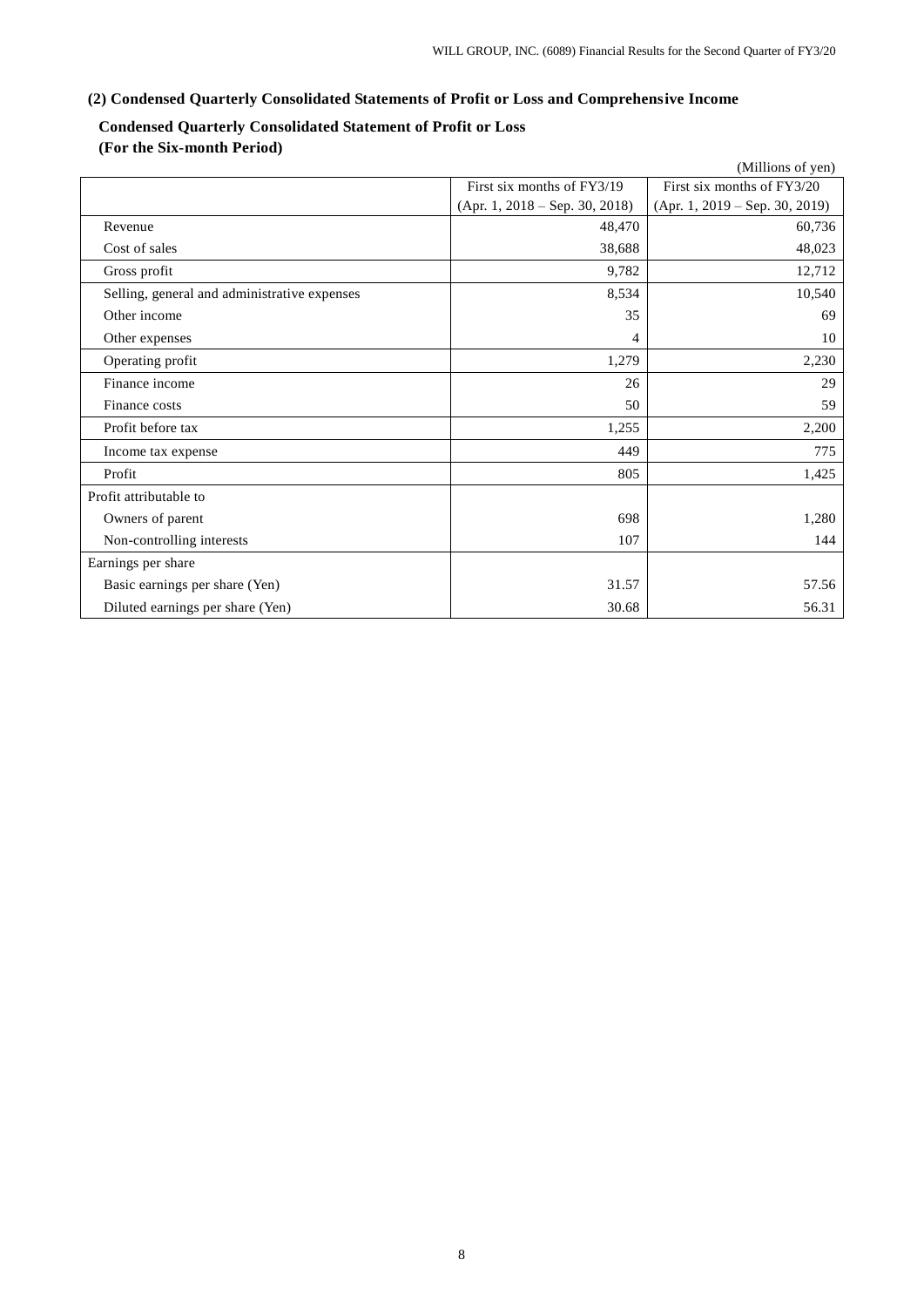# **Condensed Quarterly Consolidated Statement of Comprehensive Income (For the Six-month Period)**

|                                                                               |                                  | (Millions of yen)                |
|-------------------------------------------------------------------------------|----------------------------------|----------------------------------|
|                                                                               | First six months of FY3/19       | First six months of FY3/20       |
|                                                                               | $(Apr. 1, 2018 - Sep. 30, 2018)$ | $(Apr. 1, 2019 - Sep. 30, 2019)$ |
| Profit                                                                        | 805                              | 1,425                            |
| Other comprehensive income                                                    |                                  |                                  |
| Items that will not be reclassified to profit or loss                         |                                  |                                  |
| Financial assets measured at fair value through other<br>comprehensive income | 14                               | 29                               |
| Total of items that will not be reclassified to profit or<br>loss             | 14                               | 29                               |
| Items that may be reclassified to profit or loss                              |                                  |                                  |
| Cash flow hedges                                                              | (3)                              | 18                               |
| Exchange differences on translation of foreign<br>operations                  | 38                               | (715)                            |
| Total of items that may be reclassified to profit or loss                     | 35                               | (697)                            |
| Other comprehensive income, net of tax                                        | 49                               | (667)                            |
| Comprehensive income                                                          | 855                              | 757                              |
| Comprehensive income attributable to                                          |                                  |                                  |
| Owners of parent                                                              | 758                              | 633                              |
| Non-controlling interests                                                     | 96                               | 124                              |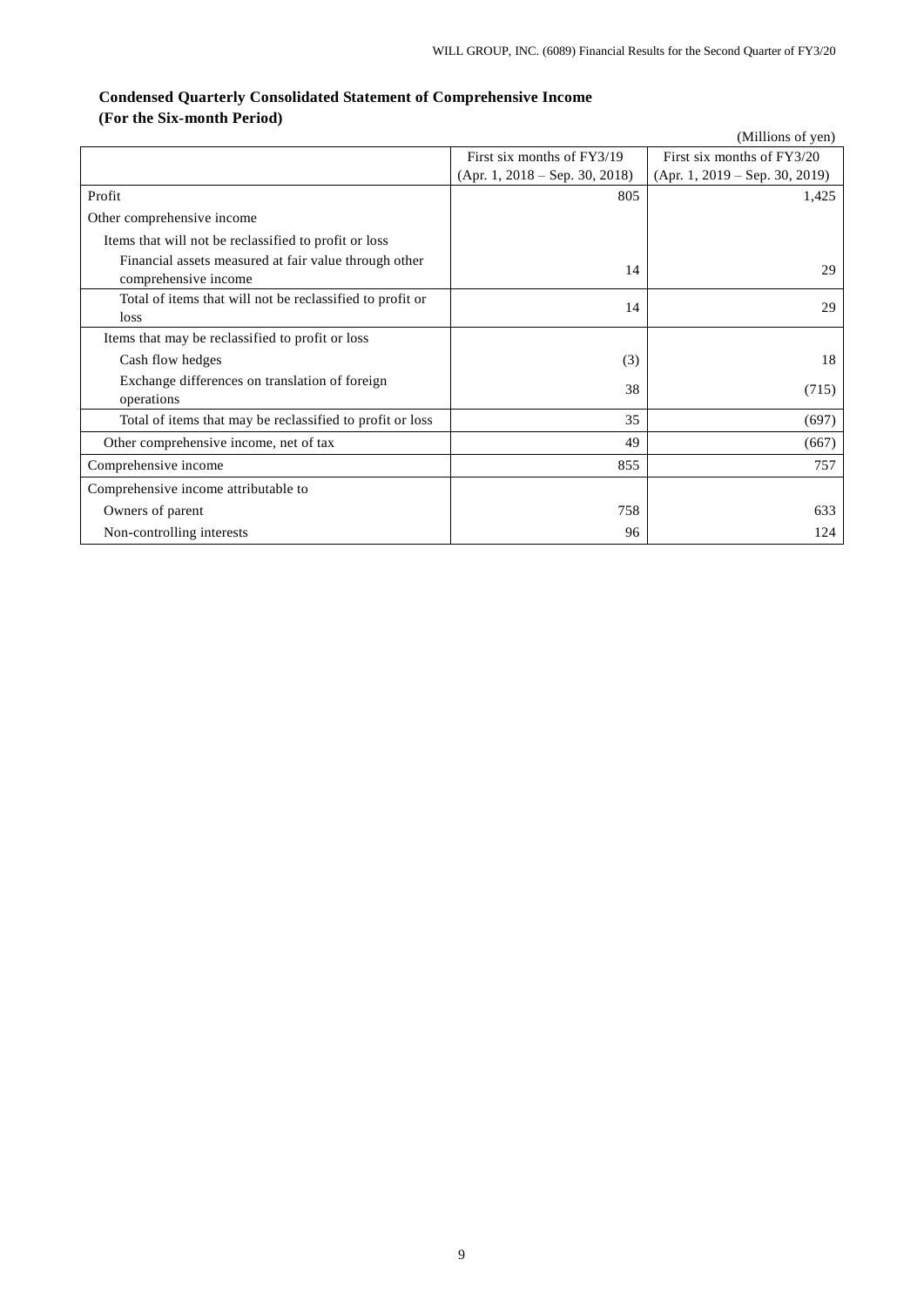# **(3) Condensed Quarterly Consolidated Statement of Changes in Equity**

First six months of FY3/19 (Apr. 1, 2018 – Sep. 30, 2018)

|                                                                     |                  |                    |                          |                                        |                      |                                                        |                                  | (Millions of yen) |
|---------------------------------------------------------------------|------------------|--------------------|--------------------------|----------------------------------------|----------------------|--------------------------------------------------------|----------------------------------|-------------------|
|                                                                     | Share<br>capital | Capital<br>surplus | Treasury<br>shares       | Total other<br>components<br>of equity | Retained<br>earnings | Total equity<br>attributable<br>to owners<br>of parent | Non-<br>controlling<br>interests | Total equity      |
| Balance as of<br>April 1, 2018                                      | 1,993            | 1,934              | (2)                      | (264)                                  | 3,395                | 7,056                                                  | 1,440                            | 8,497             |
| Profit                                                              |                  |                    |                          |                                        | 698                  | 698                                                    | 107                              | 805               |
| Other comprehensive<br>income                                       |                  |                    | $\overline{\phantom{a}}$ | 59                                     |                      | 59                                                     | (10)                             | 49                |
| Comprehensive income                                                |                  |                    |                          | 59                                     | 698                  | 758                                                    | 96                               | 855               |
| Dividends of surplus                                                |                  |                    |                          |                                        | (398)                | (398)                                                  | $\overline{a}$                   | (398)             |
| Purchase of treasury<br>shares                                      |                  |                    | (0)                      | $\overline{\phantom{a}}$               |                      | (0)                                                    | $\overline{\phantom{0}}$         | (0)               |
| Share-based<br>remuneration<br>transactions                         | 6                | 169                |                          | $\overline{a}$                         |                      | 176                                                    | $\qquad \qquad \blacksquare$     | 176               |
| Increase (decrease) by<br>business combination                      |                  | (1,994)            |                          | $\overline{\phantom{a}}$               |                      | (1,994)                                                | (789)                            | (2,783)           |
| Transfer from other<br>components of equity<br>to retained earnings |                  |                    |                          | $\overline{2}$                         | (2)                  |                                                        |                                  |                   |
| Other                                                               |                  |                    |                          | $\overline{a}$                         |                      |                                                        | (7)                              | (7)               |
| Total transactions with<br>owners                                   | 6                | (1,824)            | (0)                      | $\overline{2}$                         | (400)                | (2,216)                                                | (797)                            | (3,013)           |
| Balance as of<br>September 30, 2018                                 | 2,000            | 109                | (2)                      | (202)                                  | 3,693                | 5,598                                                  | 739                              | 6,338             |

First six months of FY3/20 (Apr. 1, 2019 – Sep. 30, 2019)

|                                                                     |                  |                    |                          |                                        |                      |                                                        |                                  | (Millions of yen) |
|---------------------------------------------------------------------|------------------|--------------------|--------------------------|----------------------------------------|----------------------|--------------------------------------------------------|----------------------------------|-------------------|
|                                                                     | Share<br>capital | Capital<br>surplus | Treasury<br>shares       | Total other<br>components<br>of equity | Retained<br>earnings | Total equity<br>attributable<br>to owners<br>of parent | Non-<br>controlling<br>interests | Total equity      |
| Balance as of<br>April 1, 2019                                      | 2,017            | (1,733)            | (2)                      | (612)                                  | 4,528                | 4,197                                                  | 625                              | 4,822             |
| Profit                                                              |                  |                    | $\overline{\phantom{0}}$ |                                        | 1,280                | 1,280                                                  | 144                              | 1,425             |
| Other comprehensive<br>income                                       |                  |                    | $\overline{\phantom{a}}$ | (647)                                  |                      | (647)                                                  | (20)                             | (667)             |
| Comprehensive income                                                | $\overline{a}$   | $\overline{a}$     | $\overline{\phantom{a}}$ | (647)                                  | 1,280                | 633                                                    | 124                              | 757               |
| Dividends of surplus                                                | ٠                |                    | $\overline{\phantom{a}}$ |                                        | (400)                | (400)                                                  | $\blacksquare$                   | (400)             |
| Purchase of treasury<br>shares                                      |                  |                    | (3)                      |                                        |                      | (3)                                                    | $\overline{\phantom{a}}$         | (3)               |
| Share-based<br>remuneration<br>transactions                         | $\overline{2}$   | 143                | $\qquad \qquad -$        |                                        |                      | 146                                                    | $\overline{\phantom{a}}$         | 146               |
| Increase (decrease) by<br>business combination                      | $\overline{a}$   | (1,031)            | $\overline{\phantom{0}}$ | $\blacksquare$                         | $\qquad \qquad -$    | (1,031)                                                | 1                                | (1,029)           |
| Transfer from other<br>components of equity<br>to retained earnings |                  |                    | $\overline{\phantom{0}}$ |                                        |                      |                                                        |                                  |                   |
| Other                                                               |                  |                    | $\qquad \qquad$          |                                        |                      |                                                        | (1)                              | (1)               |
| Total transactions with<br>owners                                   | $\overline{2}$   | (887)              | (3)                      |                                        | (400)                | (1, 288)                                               | $\mathbf{0}$                     | (1,288)           |
| Balance as of<br>September 30, 2019                                 | 2,020            | (2,620)            | (6)                      | (1,259)                                | 5,409                | 3,542                                                  | 749                              | 4,292             |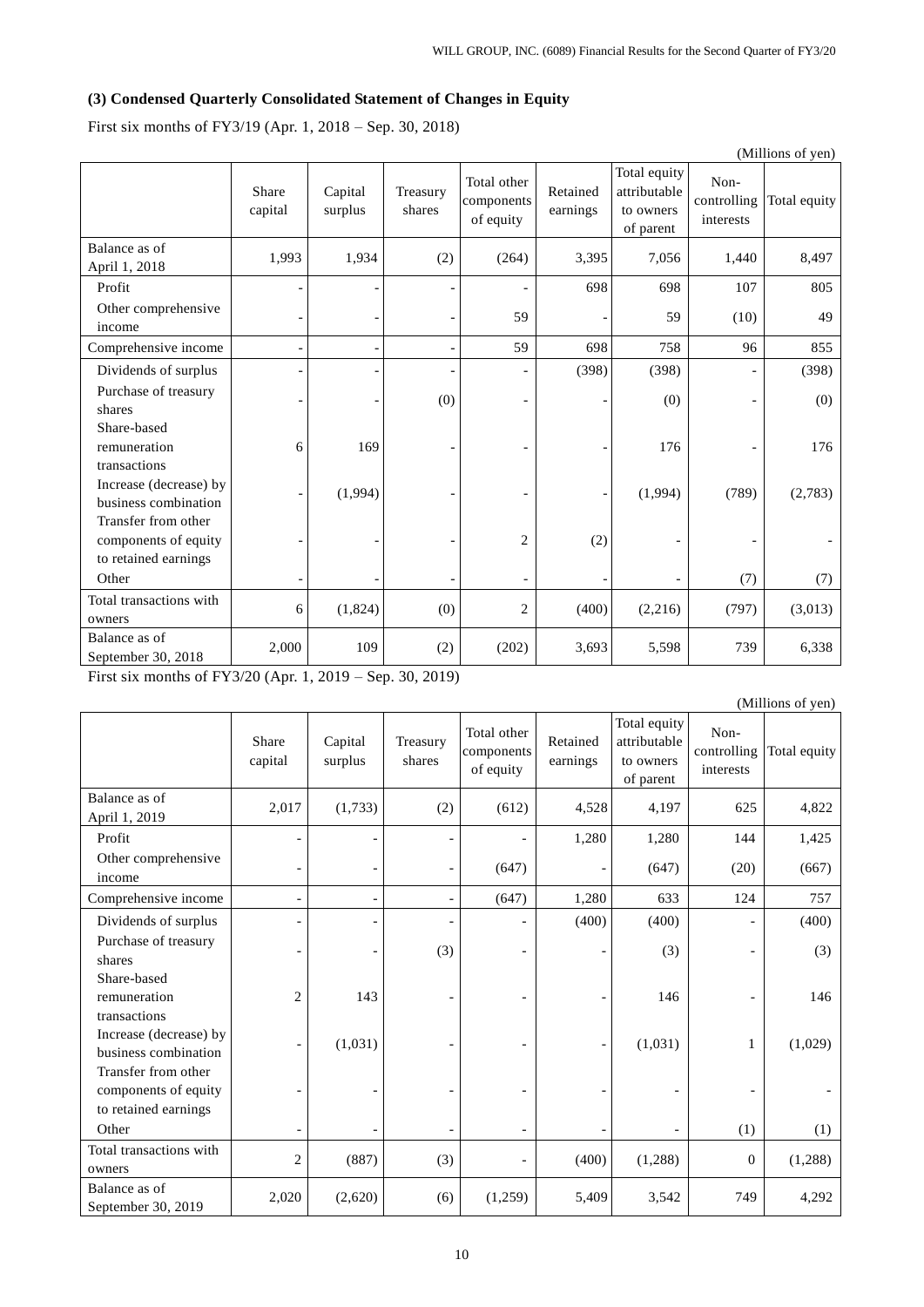|                                                                                              |                                  | (Millions of yen)                |
|----------------------------------------------------------------------------------------------|----------------------------------|----------------------------------|
|                                                                                              | First six months of FY3/19       | First six months of FY3/20       |
|                                                                                              | $(Apr. 1, 2018 - Sep. 30, 2018)$ | $(Apr. 1, 2019 - Sep. 30, 2019)$ |
| Cash flows from operating activities                                                         |                                  |                                  |
| Profit before tax                                                                            | 1,255                            | 2,200                            |
| Depreciation and amortization                                                                | 720                              | 857                              |
| Share-based remuneration expenses                                                            | 150                              | 120                              |
| Decrease (increase) in trade receivables                                                     | (456)                            | 133                              |
| Increase (decrease) in trade payables                                                        | (229)                            | (783)                            |
| Other                                                                                        | (0)                              | (112)                            |
| Subtotal                                                                                     | 1,439                            | 2,415                            |
| Interest and dividends received                                                              | 1                                | 5                                |
| Interest paid                                                                                | (47)                             | (58)                             |
| Income taxes paid                                                                            | (590)                            | (967)                            |
| Net cash provided by (used in) operating activities                                          | 803                              | 1,394                            |
| Cash flows from investing activities                                                         |                                  |                                  |
| Purchase of property, plant and equipment, and intangible<br>assets                          | (555)                            | (315)                            |
| Purchase of investment securities                                                            | (222)                            | (241)                            |
| Purchase of investments in subsidiaries resulting in                                         | (2,650)                          | (2,065)                          |
| change in scope of consolidation                                                             |                                  |                                  |
| Other                                                                                        | 134                              | (2)                              |
| Net cash provided by (used in) investing activities                                          | (3,293)                          | (2,625)                          |
| Cash flows from financing activities                                                         |                                  |                                  |
| Net increase (decrease) in short-term borrowings                                             | (366)                            | (1,327)                          |
| Proceeds from long-term borrowings                                                           | 5,024                            | 3,251                            |
| Repayments of long-term borrowings                                                           | (594)                            | (1,979)                          |
| Repayments of lease obligations                                                              | (525)                            | (516)                            |
| Purchase of investments in subsidiaries not resulting in<br>change in scope of consolidation | (2,621)                          | (246)                            |
| Dividends paid                                                                               | (397)                            | (400)                            |
| Other                                                                                        | 57                               | 3                                |
| Net cash provided by (used in) financing activities                                          | 576                              | (1,215)                          |
| Effect of exchange rate changes on cash and cash equivalents                                 | 3                                | (239)                            |
| Net increase (decrease) in cash and cash equivalents                                         | (1,910)                          | (2,684)                          |
| Cash and cash equivalents at beginning of period                                             | 9,159                            | 6,862                            |
| Cash and cash equivalents at end of period                                                   | 7,249                            | 4,177                            |
|                                                                                              |                                  |                                  |

# **(4) Condensed Quarterly Consolidated Statement of Cash Flows**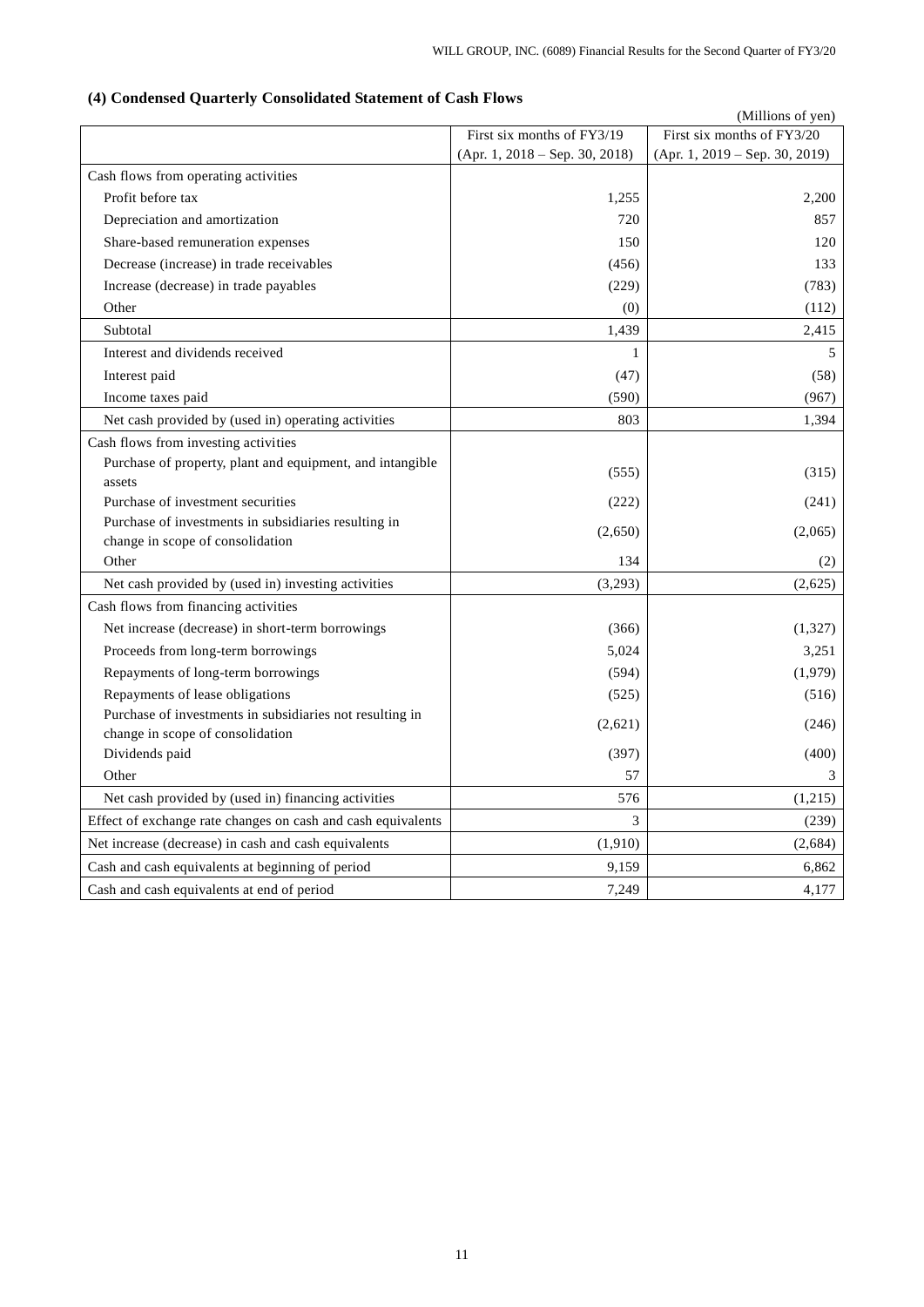### **(5) Notes to Condensed Quarterly Consolidated Financial Statements**

### **Going Concern Assumption**

Not applicable.

#### **Segment and Other Information**

#### (1) Overview of reportable segments

The Group's operating segments are components of the Group that are categorized by type of services provided. The Group determines reportable segments based on the operating segments for which discrete financial information is available and the Group's chief operating decision maker regularly reviews to make decisions about allocation of management resources and assess their performance. As a result, the six reportable segments are identified with the details described as follows.

| Reportable segment                      | Business activities                                                                                                                                        |
|-----------------------------------------|------------------------------------------------------------------------------------------------------------------------------------------------------------|
| <b>Sales Outsourcing Business</b>       | Engaged primarily in the temporary staffing/permanent placement and consignment<br>services for sales operations at major home appliance retailers, etc.   |
| <b>Call Center Outsourcing Business</b> | Engaged primarily in the temporary staffing/permanent placement of skilled<br>personnel for companies and offices that operate call centers in Japan.      |
| <b>Factory Outsourcing Business</b>     | Engaged primarily in the consignment services and temporary staffing/permanent<br>placement of workers mainly for light work at factories and other sites. |
| <b>Care Support Business</b>            | Engaged primarily in the temporary staffing/permanent placement of nursing care<br>personnel at nursing care and other facilities.                         |
| Overseas Human Resources Business       | Engaged primarily in the temporary staffing/permanent placement in the ASEAN<br>and Oceania regions.                                                       |
| <b>HR Support Business for Startups</b> | Engaged primarily in the permanent placement and other HR support business for<br>startups in the internet, IoT and other growth industries.               |

In addition to the above, temporary staffing for assistant foreign language teachers (ALT), temporary staffing/permanent placement for construction management engineers are included in the "Others" segment.